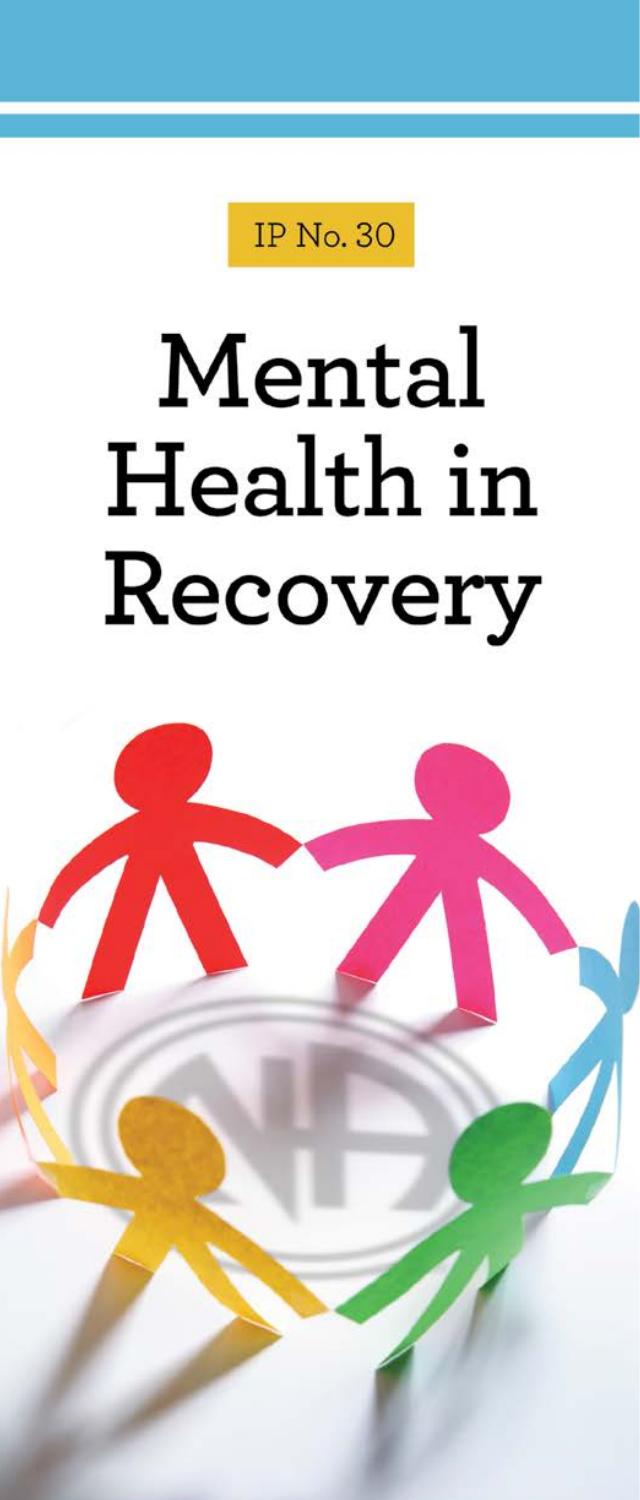*therapy, and other treatment options) may be outside issues, dealing with my mental health issues and recovery in this arena is as critical to my ability to stay clean and work a program of finding a power greater than me."*

In the Narcotics Anonymous program, every addict with a desire to stop using can be a member, and no member of NA need ever recover alone. Recovery is our common bond. Even though some of us may feel hopeless

because of the wreckage of our active addiction, we are not helpless. We are able to benefit from the experience and suggestions of other members who are recovering in NA.

Getting clean and working Steps in NA leads all of us to find ways to take better care of our minds, bodies, emotions, and spirits. Through the process of working the Steps with a sponsor and learning to take better care of ourselves, many of us find it necessary, at some point in our recovery process, to seek outside assistance for problems other than addiction.

This piece of literature reflects the shared experiences of NA members, including those who have found it necessary to seek outside help for mental health concerns and other members who are recovering alongside them. In this pamphlet, there are sections meant to help all NA members with challenges that arise—the decision to seek help, concerns about medications, and the stigma of mental health challenges, recovery, service, and supporting each other.

# **Seeking Professional Help**

*We do not diagnose anyone's condition or track the progress of our patients—in fact, we have no patients, only members. Our groups do not provide professional therapeutic, medical, legal, or psychiatric services. We are simply a fellowship of recovering addicts who meet regularly to help each other stay clean.* 

*It Works: How and Why,* "Tradition Eight"

The Eighth Tradition in NA aptly illustrates that our focus is sharing a message of recovery from addiction. Addicts who have thoughts or concerns about their mental health may want to seek professional help. Some members have experienced that professional help aids them in facing a crisis outside of their recovery in NA; others may find that long-term therapy and medications are warranted. There are many additional options available to us; we research what we think may be best and discuss them with our sponsors and appropriate healthcare professionals. Our shared experience is captured well in Chapter Four of *Living Clean:* "When we use the tools available to us—calling our sponsor

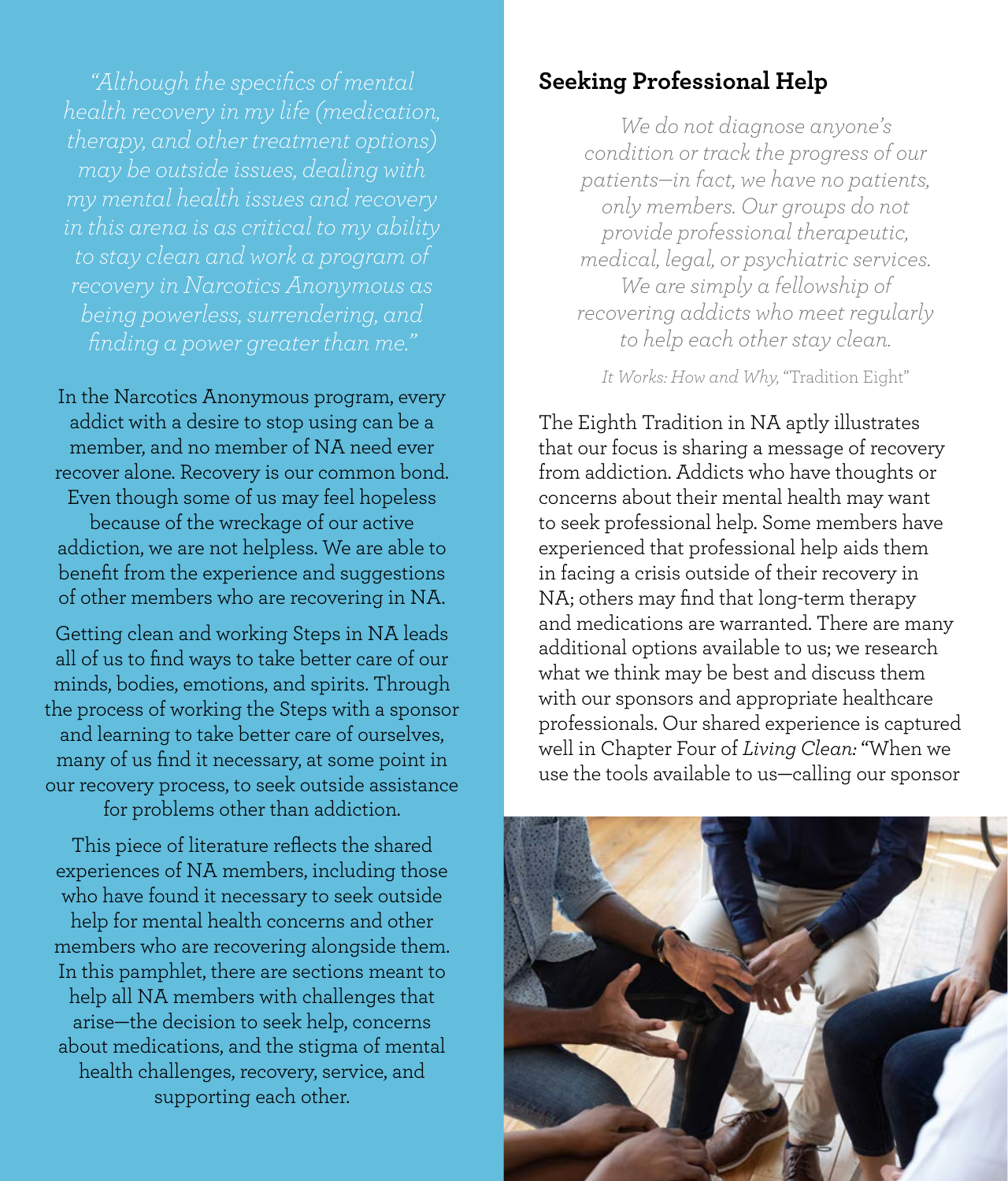and seeking the experience, strength, and hope of others, allowing our support group to support us, and turning to *In Times of Illness* and other NA literature—we are able to make decisions we can be comfortable with, and take action to do the next right thing." We are free to pursue our recovery from addiction in NA.

We engage in our recovery through honest sharing with a sponsor. Many of us have found that shame and secrecy in any area of our lives opens a window for relapse. We need to be honest and truthful about our mental health—along with any medications that we take in our recovery. Working closely with our sponsor and other trusted NA members can help us to remain aware of our motives. Each of us is responsible for our own recovery and well-being.

# **Medication and Mental Health**

*It is possible to find freedom from active addiction in NA and to be taking medication prescribed by an informed healthcare professional for a mental illness.* 

*In Times of Illness,* "Mental Health Issues"

In NA, our primary purpose is to carry a message of recovery—this is true no matter what extenuating situations may present themselves. Attempting to address mental health challenges goes beyond the scope of carrying our message or helping other addicts to stay clean. In meetings, no one is a professional; we are all addicts seeking freedom from active addiction.

We may be advised at some point in our recovery to take medications to treat our mental health condition. Medications are to be taken as prescribed by an informed healthcare

professional; we do not self-medicate. Many of us have found it wise to inform our sponsors and a few friends in our support network that we are taking medication. This action helps us to be accountable and allows others we trust to be our "eyes and ears."



With medication, it is important to be mindful and aware of changes that may occur. The longer we are clean, the more our physical and emotional selves change; sometimes, these changes may have an effect on our mental health condition. Honestly sharing any perceived changes with our sponsors, informed healthcare professionals, and supportive friends is a critical step in maintaining a program of recovery.

Many of us have heard, either individually or in meetings, that members taking medication are not clean. However, some mental health medications are prescribed to help manage symptoms that interfere with leading a healthy, productive, drug-free lifestyle. Members who take mental health medication as prescribed by a healthcare professional are considered clean.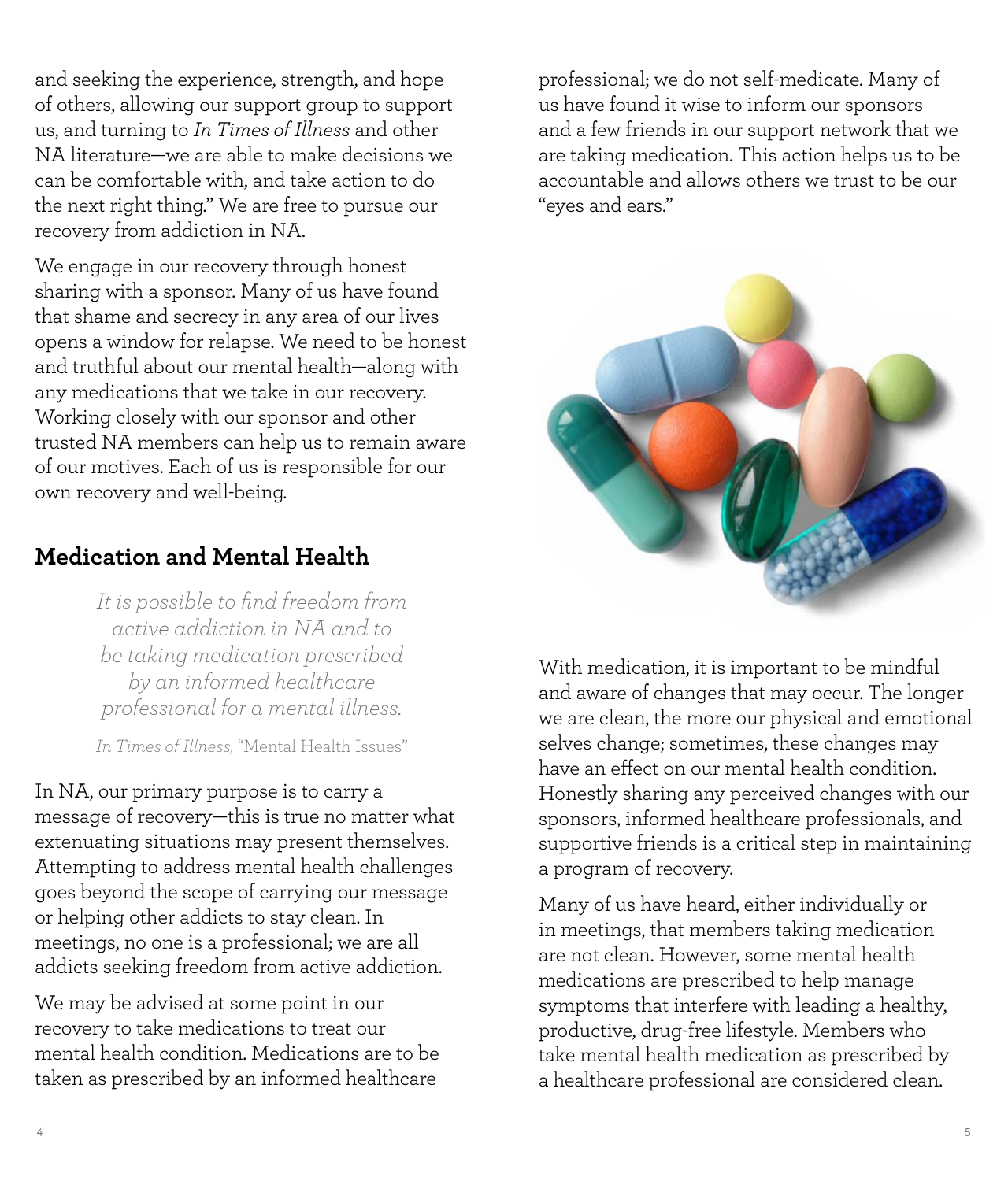

## **Stigma and Shame**

*. . . our struggles with our mental illnesses and the way they impact our recovery are very much "inside issues." We need to make this distinction to ensure that we don't fail to seek additional help either because of stigma in the rooms or confusion about the relationship between mental illness and recovery.* 

*Living Clean*, "Our Physical Selves"

As addicts, we may be prone to behaviors and actions that are not in line with spiritual principles. This could simply be described as our hearts and heads are not always aligned. Sometimes it takes years in recovery and working the Steps with a sponsor to improve our skills with spiritual principles such as compassion, acceptance, empathy, and kindness. We may jump to judgment and act in ways that discriminate against others who are not like us, finding reasons to separate ourselves from others. We can ask our sponsor or NA friends for their experience, strength, and hope. In NA, our primary purpose is carrying a message of hope, not one of judgment.

Some of us who have mental health challenges may choose to be careful about the level of detail we go into when we share about our situation

in meetings. Rather than sharing in great detail in recovery meetings, we work with our sponsor and trusted NA members on the ways in which our situation affects our recovery. After all, the common denominator for all of us is recovery. One member shared:

"I struggled for years being more ashamed of my mental health condition than I ever was of being an addict. Today I realize that taking care of my mental well-being is a critical part of my overall recovery, and like everything else, the process of doing so is the solution to my struggles."

Some members may be prone to isolating due to shame, and this is especially true for those of us who suffer from mental health challenges. Many of us are familiar with the saying, "An addict alone is in bad company." Isolation tends to lead us to dark places, with only our own thoughts to guide us. Sometimes we are caught in a web of negative thinking. In the best circumstances, this type of thinking might inspire us to call our sponsor or a trusted friend or prompt us to go to a meeting. In less desirable circumstances, we might go so far as to entertain thoughts of hurting ourselves. Although it may feel impossible to move from the despair we feel, especially if thoughts of suicide arise, we must ask for help and take action. We need to bring ourselves out of the dark corner and back into living a program of recovery. We have to let go of shame and stigma. For some of us, working with mental health professionals may be necessary if we are going to be able to continue working our program of recovery in NA. As we practice patience and compassion with ourselves, we begin to see a glimmer of hope that helps to shift our thinking; we are embracing our recovery again.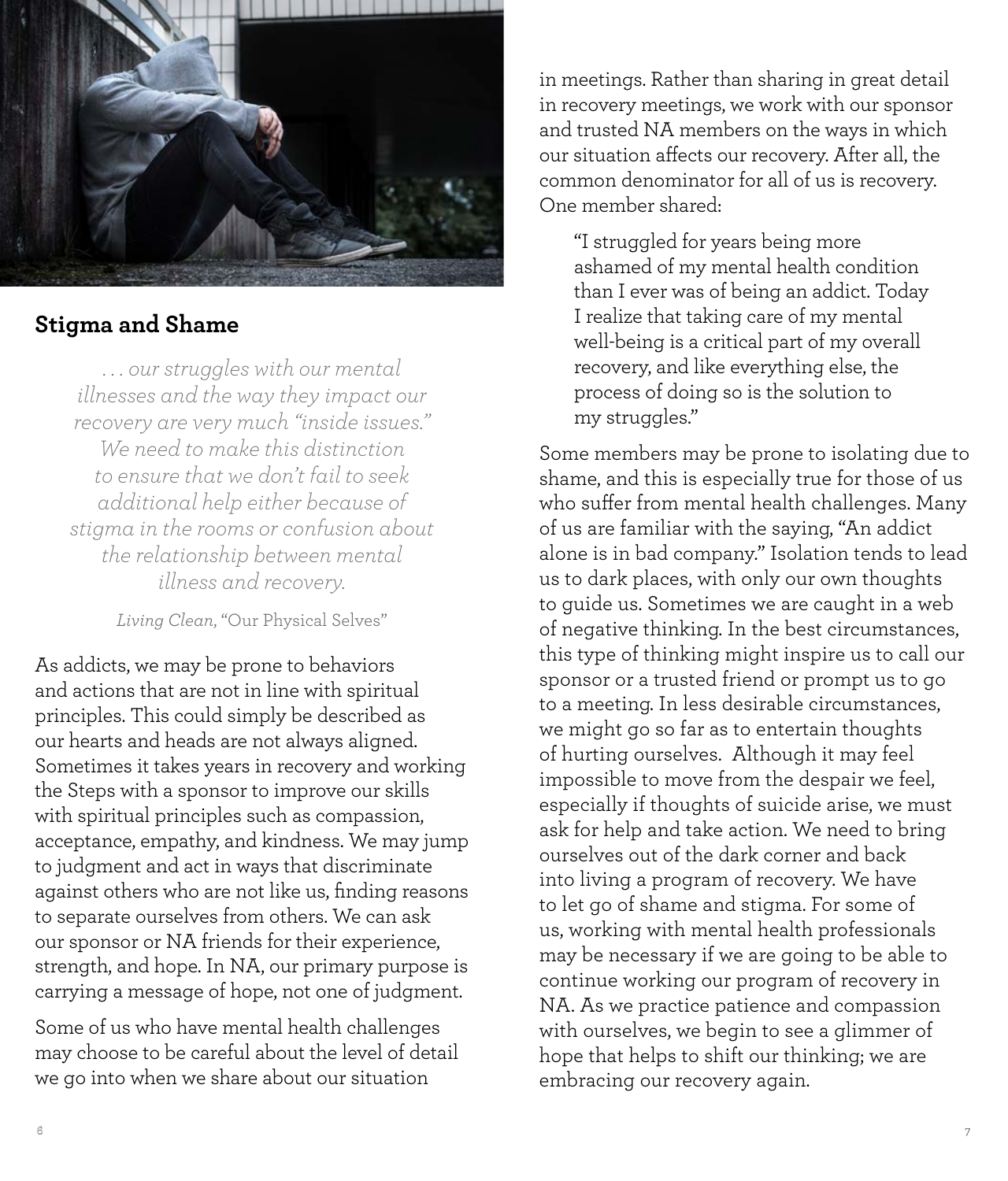

## **Recovery Happens in NA**

*Everything we do, everything that matters to us as a Fellowship, comes back to our simple message of hope and freedom. . . . No one is too sick or too well, too rich or too poor, too far gone or too far away to qualify. It is available to us all.* 

*Guiding Principles,* "Tradition Five"

All addicts are welcome in NA meetings, and everyone is free to hear NA's lifesaving message. We gain a sense of belonging when we identify with others in meetings. Being clean, we strive to live in the solution and to practice spiritual principles in all our affairs. This is not accomplished by desire alone; we work with a sponsor, work the Steps, and share our recovery with others. Regardless of our mental health challenges, we are encouraged to practice the principles of recovery in ways that honor our own personal beliefs. The Eleventh Step in *It Works: How and Why* reminds us of "our absolute and unconditional freedom to believe in any Higher Power we choose." Recovery works for every addict who wants to stop using and is willing to make the effort.

Those of us who suffer from mental health challenges may want to deny our condition and may run the risk of self-deception about our condition. Denial will not serve us. We owe it to ourselves to face our fears with courage and perseverance. One addict with mental health challenges summed up their situation by saying, "If I don't work on both—recovery and mental health—I won't be successful with either." Our work on self-acceptance is crucial not just for our recovery, but also for our mental health. We learn to face life on its own terms.

*Service is . . . our unique gift something that no one can take away from us. We give, and we get. Through service, many of us start on the sometimes long road back to becoming productive members of society.* 

*Just for Today*, May 1

Service is a collective action working with others, whether in a group or service committee. We need to reflect honestly on whether we are a good fit for any service position we are considering. This may go beyond whether we simply meet the qualifications for our service positions; we are ready to objectively assess our abilities and limitations with our sponsor or with another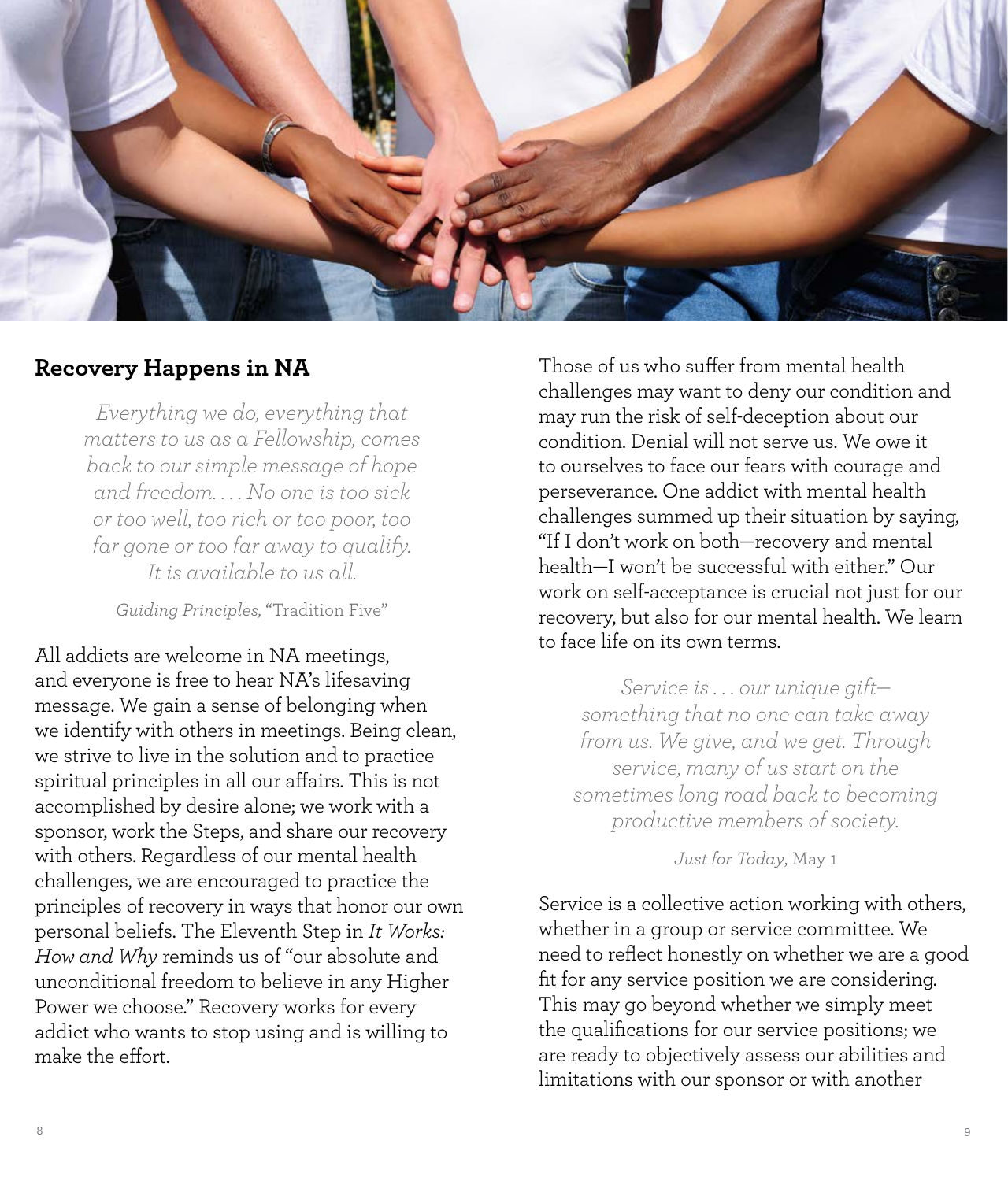recovering member. This is true for all of us, but might be especially important if our mental health challenges may interfere with our ability to serve well in a particular position. Sometimes, we may find that group-level service is the best fit; other times, we may have confidence due to our life experience that a position on a service committee will work well for us. Through selfawareness and working the Steps with a sponsor and a Higher Power, we can find a place in service to give back regardless of our situation with mental health and medication.

## **Supporting Each Other**

*We make the choice to be a positive force in the lives of the people around us. The process of working the steps has given us the ability to love and accept who we are, and become able to truly love others.* 

> *In Times of Illness*, "Supporting Members with Illness"



One of the ways we support others in NA is through sponsorship. Sponsoring others is a demonstration of gratitude. Whenever we are asked to sponsor a member, we are mindful of the privilege of sponsorship. In sponsoring those whose challenges may differ from ours, we practice unconditional love to support members' recovery and bridge the gap between isolation and unity, which is all-encompassing. We embrace any member who wants to recover.

We all benefit from empathy, compassionate listening, and support in the Fellowship. Through love, we learn to accept ourselves for who we are. Those of us with mental health challenges appreciate support from other addicts as much as any other member. Supporting each other is unity in action. In NA, we strive to make sure that all have an equal opportunity to recover. Individually and collectively, we can be a beacon of hope and help others find freedom from addiction.

*motivates both the individual and the Fellowship, we are fully Text,* Narcotics Anonymous, *cut from the same cloth, but our symbol tells us that we have room "for all manifestations*